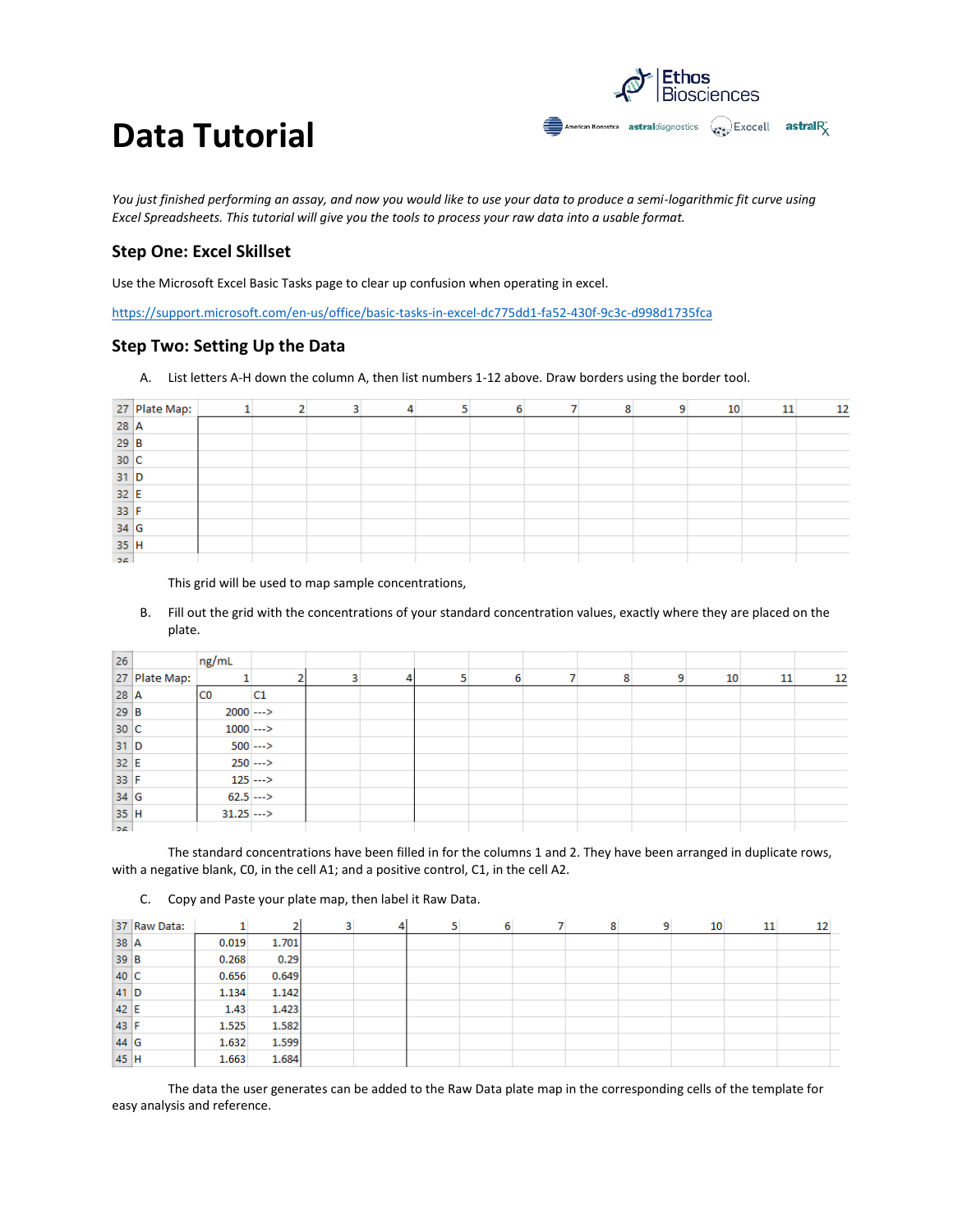Ethos<br>Biosciences American Bionostica astraldiagnostics (example Exocell astral R

#### **Step Two: Standard Calculations**

In this step the standard calculations are performed via table, which allows the user to easily define the graph's X and Y values. This table can be referred to for further calculations if necessary.

|   | Standard | $\mathsf{x}$     |  |
|---|----------|------------------|--|
|   |          |                  |  |
|   | ng/ml    | log ng/ml Avg OD |  |
| А | 0.000    | 0.000            |  |
| В | 2000.00  | 3.301            |  |
| C | 1000.00  | 3.000            |  |
| D | 500.00   | 2.699            |  |
| E | 250.00   | 2.398            |  |
| F | 125.00   | 2.097            |  |
| G | 62.50    | 1.796            |  |
| н | 31.25    | 1.495            |  |

A. Begin by creating a table with A – H running down the left column, followed by the standard concentrations(ng/mL), then the log of the standard concentrations (log ng/mL), and finally the Average Optical Density (Avg OD) going left to right in the row above the A row.

|  |    |                            |                                                                                |                                                                                        |        | X<br>7<br><b>Insert Function</b>                                                                                                                                                                                                                                      |
|--|----|----------------------------|--------------------------------------------------------------------------------|----------------------------------------------------------------------------------------|--------|-----------------------------------------------------------------------------------------------------------------------------------------------------------------------------------------------------------------------------------------------------------------------|
|  |    | А<br>в<br>c<br>D<br>E<br>F | Standard<br>ng/ml<br>0.000<br>2000.00<br>1000.00<br>500.00<br>250.00<br>125.00 | $\mathsf{x}$<br>log ng/ml Avg OD<br>0.000<br>3.301<br>3.000<br>2.699<br>2.398<br>2.097 | Y<br>Ξ | Search for a function:<br>Type a brief description of what you want to do and then<br>$\overline{60}$<br>click Go<br>Or select a category:   Most Recently Used<br>$\checkmark$<br>Select a function:<br>AVERAGE<br><b>TREND</b><br>LOG<br><b>STDEV</b><br><b>SUM</b> |
|  |    | G<br>н                     | 62.50<br>31.25                                                                 | 1.796<br>1.495                                                                         |        | IF<br><b>HYPERLINK</b>                                                                                                                                                                                                                                                |
|  |    |                            |                                                                                |                                                                                        |        | AVERAGE(number1,number2,)<br>Returns the average (arithmetic mean) of its arguments, which can be<br>numbers or names, arrays, or references that contain numbers.                                                                                                    |
|  | fx |                            |                                                                                |                                                                                        |        | Help on this function<br>OK<br>Cancel                                                                                                                                                                                                                                 |

B. Take the log of the standard concentration (ng/mL) by pressing the function button, which is located directly under the font tab on the home ribbon. Highlight the desired cell, in this case the cell the user would like to fill is the second row of the log ng/mL column. Once the cell is selected, press the function button. A window will appear with options for each function available, select LOG and press OK. Copy and Paste the previous cell into every empty cell of the desired column.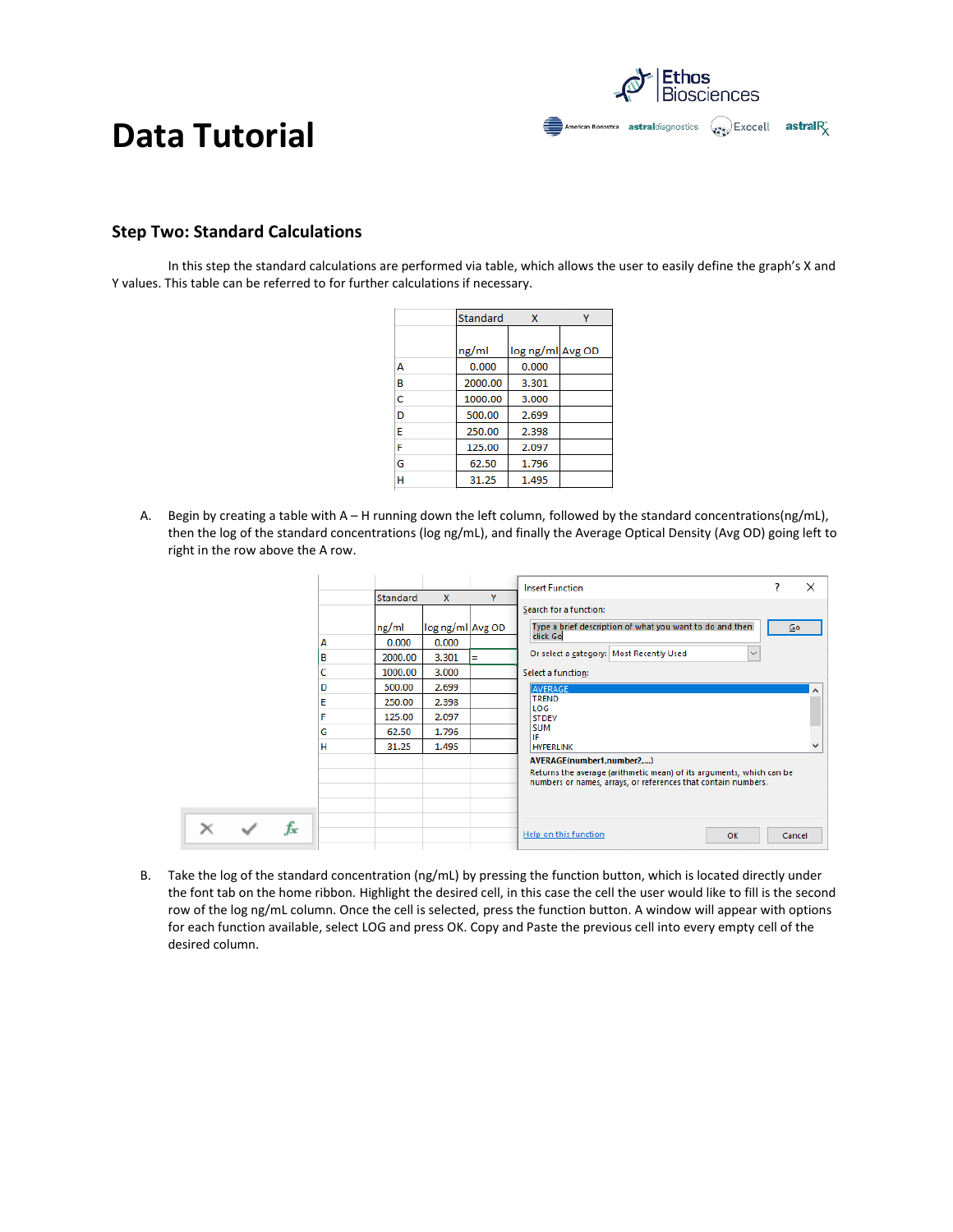

| Raw Data: |       | 2     | <b>Function Arguments</b> |                     |          |                 |  |  |  |  |
|-----------|-------|-------|---------------------------|---------------------|----------|-----------------|--|--|--|--|
| А         | 0.019 | 1.701 |                           |                     |          |                 |  |  |  |  |
| B         | 0.268 | 0.29  | AVERAGE                   |                     |          |                 |  |  |  |  |
| c         | 0.656 | 0.649 | Number1                   | ±<br><b>B30:C30</b> | $=$      | ${0.268, 0.29}$ |  |  |  |  |
| D         | 1.134 | 1.142 | Number <sub>2</sub>       | 杢                   | $\equiv$ | number          |  |  |  |  |
| E         | 1.43  | 1.423 | Number <sub>3</sub>       | 杢                   | $=$      | number          |  |  |  |  |
| F         | 1.525 | 1.582 |                           |                     |          |                 |  |  |  |  |
| G         | 1.632 | 1.599 |                           |                     |          |                 |  |  |  |  |
| н         | 1.663 | 1.684 |                           |                     |          |                 |  |  |  |  |

C. Repeat the process and take the AVERAGE of your standard.

#### **Step Three: Plotting the Standard Curve**

This step of the process allows us to extrapolate information once we know the correct range, also known as the linear portion of the curve.

A. The first step is to go to the INSERT tab of the TOOL RIBBON select the SCATTER PLOT graph.



B. Add DATA to the CHART by clicking the CHART FILTERS icon, located at the top right hand of the CHART. Then click the Select Data text at the bottom of the pop up.



C. Click on the Add button of the SELECT DATA SOURCE window and name the series, then click and drag to highlight the columns of data. The X VALUES are the LOG NG/ML, and the Y VALUES are the AVG ODs. Click OK.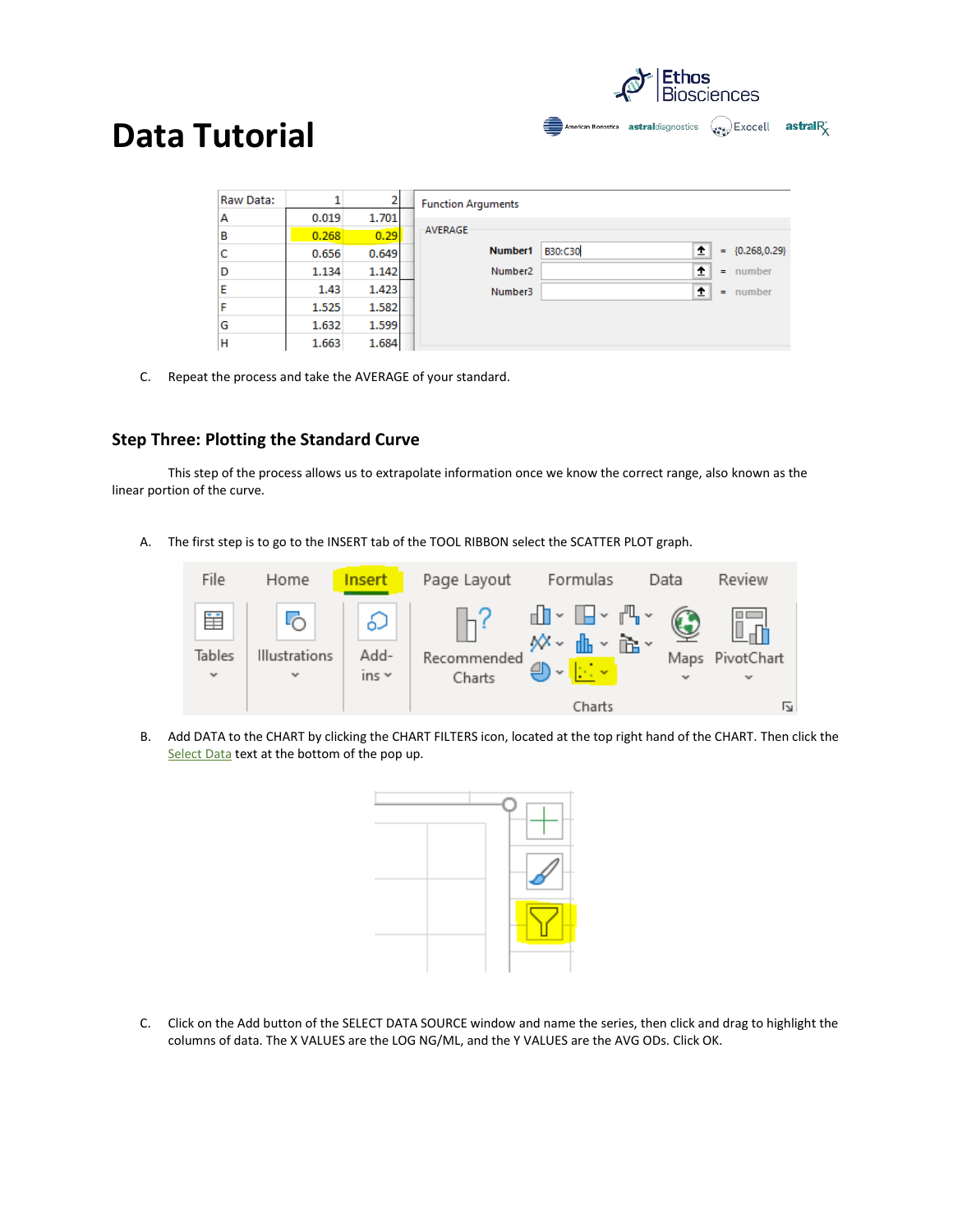|                                                                       |                |             |   | Standard       | $\mathsf{x}$     | Y              | <b>Edit Series</b>      |              | $\overline{\mathbf{?}}$ | $\times$ |
|-----------------------------------------------------------------------|----------------|-------------|---|----------------|------------------|----------------|-------------------------|--------------|-------------------------|----------|
|                                                                       |                |             |   | ng/ml          | log ng/ml Avg OD |                | Series name:            |              |                         |          |
|                                                                       |                |             | A | 0.000          | 0.000            |                | Standard                | $\uparrow$   | $=$ Standard            |          |
|                                                                       |                |             | B | 2000.00        | 3.301            | 0.279          | Series X values:        |              |                         |          |
|                                                                       |                |             | c | 1000.00        | 3.000            | 0.653          | =Sheet1!\$C\$69:\$C\$75 | $\hat{z}$    | $= 3.301, 3.000, $      |          |
|                                                                       |                |             | D | 500.00         | 2.699            | 1.138          | Series Y values:        |              |                         |          |
|                                                                       |                |             | E | 250.00         | 2.398            | 1.427          | =Sheet1!\$D\$69:\$D\$75 | $\mathbf{r}$ | $= 0.279, 0.653, $      |          |
|                                                                       |                |             | F | 125.00         | 2.097            | 1.554          |                         | OK           | Cancel                  |          |
| Select Data Source                                                    | $\overline{?}$ | $\times$    | G | 62.50          | 1.796            | 1.616          |                         |              |                         |          |
|                                                                       |                |             | н | 31.25          | 1.495            | 1.674          |                         |              |                         |          |
| Chart data range:<br>图 Switch Row/Column                              |                | $\pmb{\pm}$ |   | 1.800<br>1.600 |                  |                | Standard                |              |                         |          |
|                                                                       |                |             |   | 1.400          |                  |                | ٠<br>٠                  |              |                         |          |
| egend Entries (Series)<br>Horizontal (Category) Axis Labels           |                |             |   | 1.200          |                  |                |                         |              |                         |          |
| <b>Edit</b><br>$E$ Edit<br>图Add<br>$\times$ Remove<br>$\wedge$ $\vee$ |                |             |   | 1.000          |                  |                | ۰                       |              |                         |          |
|                                                                       |                |             |   | 0.800          |                  |                |                         |              |                         |          |
|                                                                       |                |             |   | 0.600          |                  |                |                         |              |                         |          |
|                                                                       |                |             |   | 0.400          |                  |                |                         |              |                         |          |
|                                                                       |                |             |   | 0.200          |                  |                |                         | ۰            |                         |          |
|                                                                       |                |             |   | 0.000          |                  |                |                         |              |                         |          |
|                                                                       |                |             |   | 0.000          | 0.500            | 1.500<br>1.000 | 2.000<br>2.500          | 3,000        | 3.500                   |          |
|                                                                       |                |             |   |                |                  |                | $\bullet$ Standard      |              |                         |          |
| <b>Hidden and Empty Cells</b><br>OK                                   |                | Cancel      |   |                |                  |                |                         |              |                         |          |

Ethos<br>Biosciences

**American Bionostica astral** diagnostics  $\left(\begin{matrix} a & b \\ c & d \end{matrix}\right)$  **Exocell astral**  $R_X^*$ 

D. The data for the Standards has been plotted. Now the user will select the PLUS symbol at the top right hand of the graph. Add Axis Titles, Chart Title, Legend, and Trendline to the graph.



E. Click TRENDLINE, and then click the black arrow next to it for MORE OPTIONS. Check the boxes: Display Equation on chart and Display R-squared value on chart. Check the chart and confirm that the line and data are being displayed.

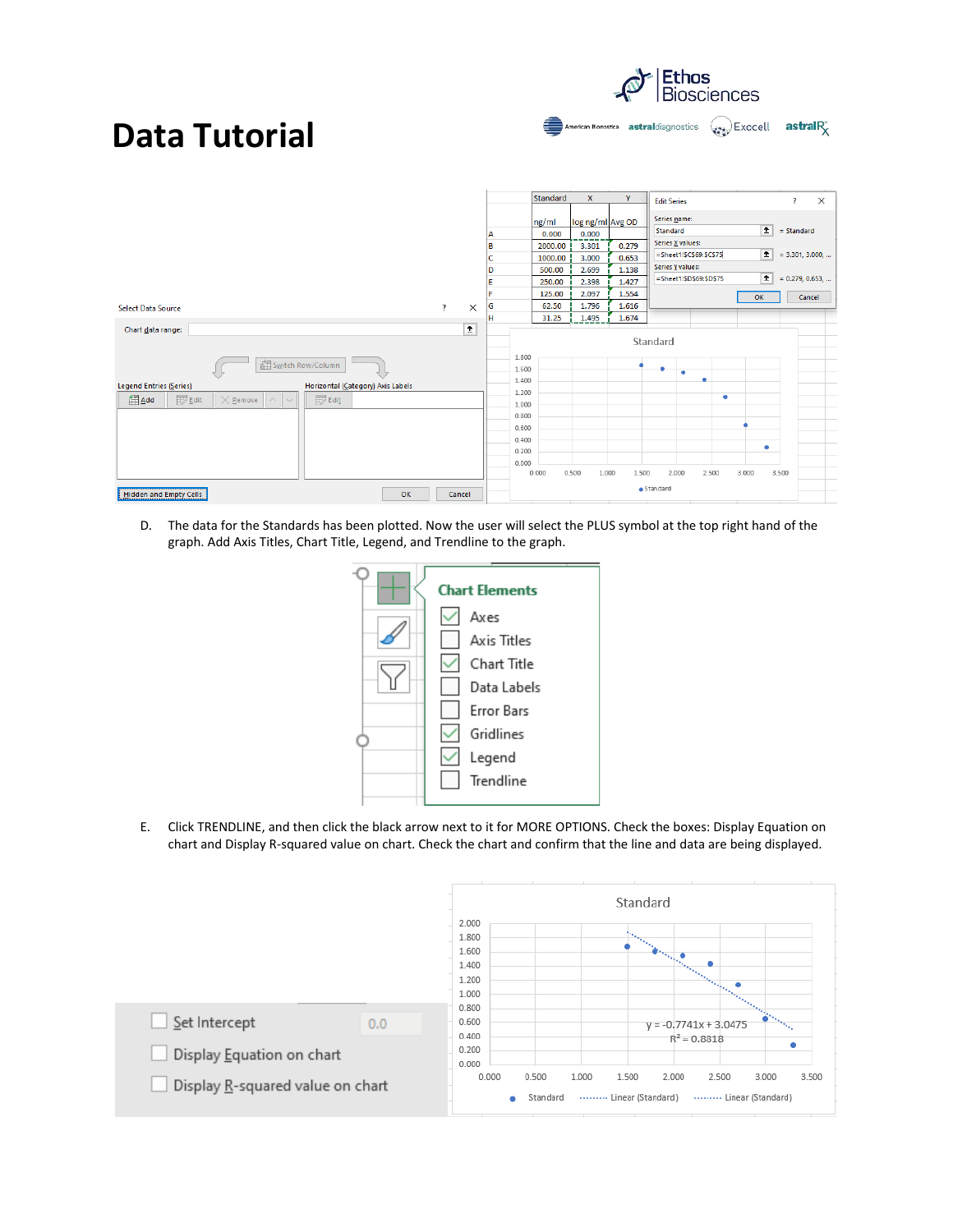

#### **Step Four: Linear Portion of the Curve**

The final step is to select a data range which maximizes the R-squared value, while including the most data points on the graph as possible. This step can be subjective and change due to the needs of the user. For this example, the user will select the linear portion which has the highest concentrations of analyte before the curve flattens out at the top left of the graph.



- A. Repeat the previous portion of Step Three section B and open the SELECT DATA popup from the chart. Add another Series of data and name it, Standard Curve.
- B. Select the X and Y values for the Series of data once again, but only the data points which the user believes to be on the linear portion of the curve. For this example, the first four points will be selected only.

| Standard | x                |       |  |  |
|----------|------------------|-------|--|--|
|          |                  |       |  |  |
| ng/ml    | log ng/ml Avg OD |       |  |  |
| 0.000    | 0.000            |       |  |  |
| 2000.00  | 3.301            | 0.279 |  |  |
| 1000.00  | 3.000            | 0.653 |  |  |
| 500.00   | 2.699            | 1.138 |  |  |
| 250.00   | 2.398            | 1.427 |  |  |
| 125.00   | 2.097            | 1.554 |  |  |
| 62.50    | 1.796            | 1.616 |  |  |
| 31.25    | 1.495            | 1.674 |  |  |

C. Select the CHART ELEMENTS icon from the previous section, Step E, and click add Trendline, then MORE OPTIONS. Finally, add the Equation to the chart and the R-squared value for the new Standard Curve values.